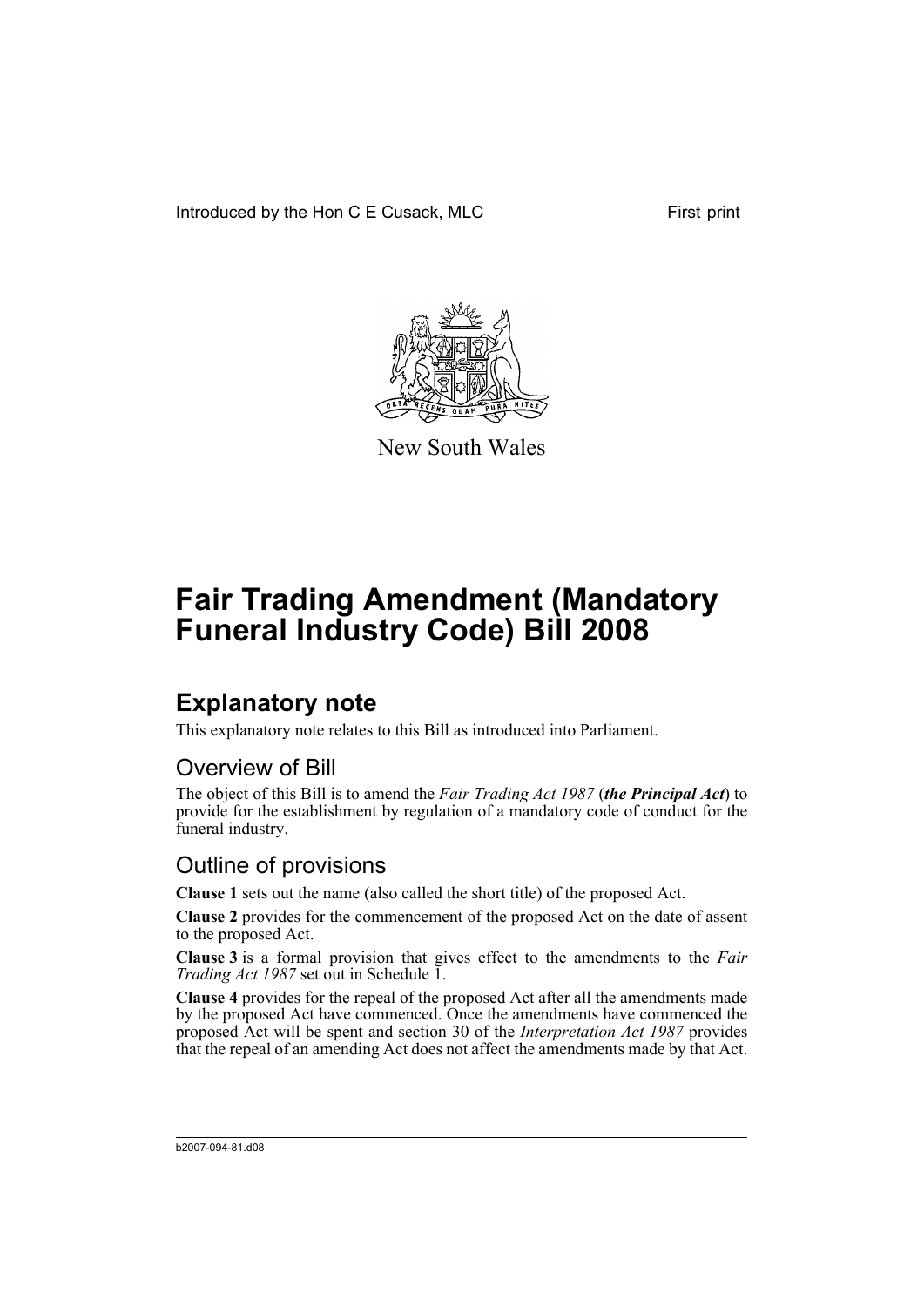Fair Trading Amendment (Mandatory Funeral Industry Code) Bill 2008

Explanatory note

#### **Schedule 1 Amendments**

**Schedule 1 [2]** substitutes section 60ZA and inserts a new section 60ZAA.

Proposed section 60ZA enables regulations to be made to establish a funeral industry code of conduct that prescribes rules that must be observed by suppliers of funeral goods and services. A funeral industry code of conduct may also establish a system of registration of suppliers of funeral goods and services and may provide that a person is prohibited from supplying funeral goods and services unless registered in accordance with the regulations. A funeral industry code of conduct may also provide for the qualifications required for registration, the imposition of conditions on registration, the cancellation or suspension of registration and the review of decisions made in respect of registration. The proposed section makes it an offence for a person, in connection with a supply to a consumer of funeral goods and services, to fail to comply with a funeral industry code of conduct.

Proposed section 60ZAA provides for an action for damages under Part 6 of the Principal Act to be available to a person who has suffered loss or damage because of a supply of funeral goods or services in contravention of proposed section 60ZA (thereby extending the existing provision that applies in relation to a contravention of section 60Z).

**Schedule 1 [1] and [3]–[5]** make consequential amendments to section 60Z and Schedule 5.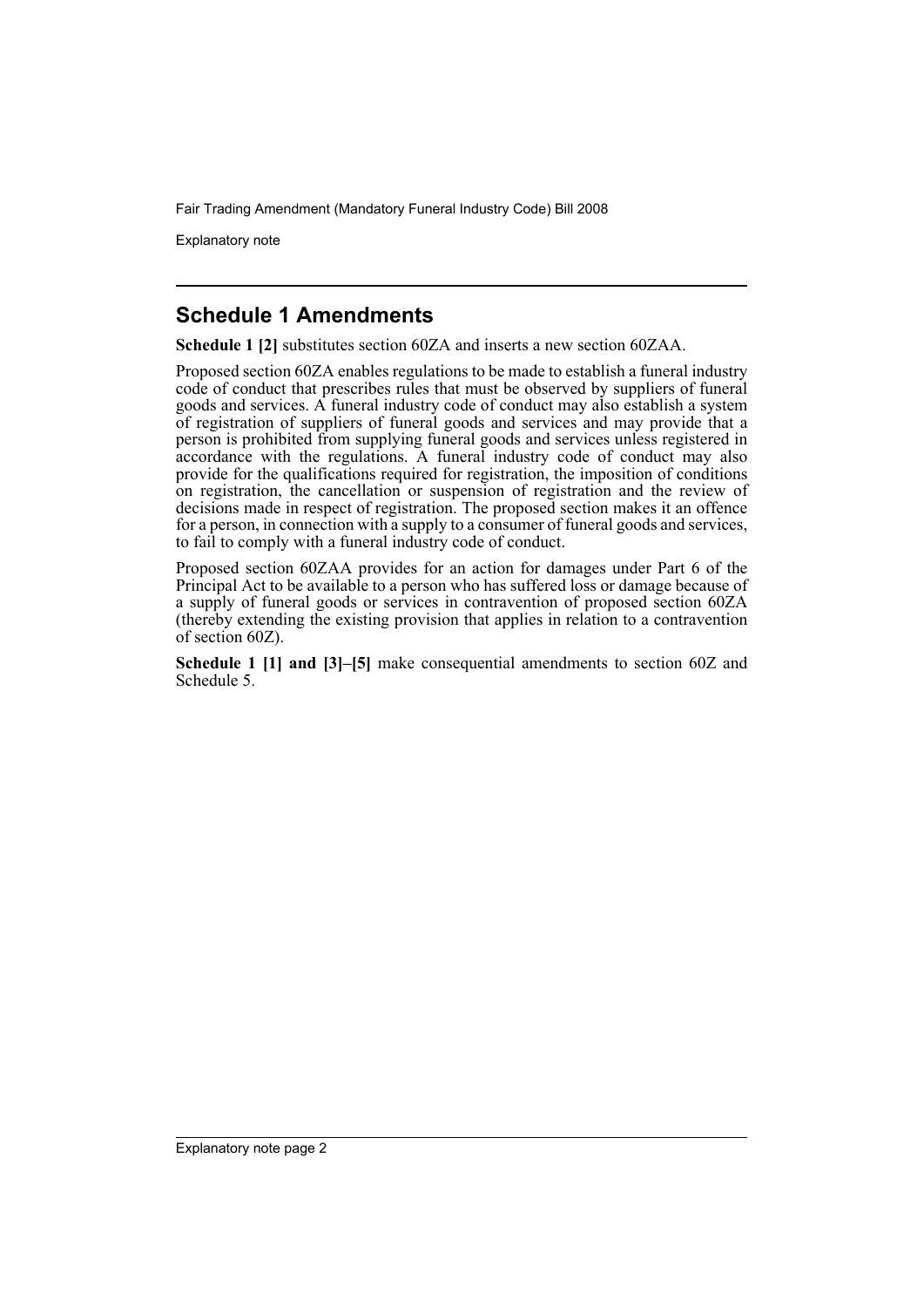Introduced by the Hon C E Cusack, MLC First print



New South Wales

# **Fair Trading Amendment (Mandatory Funeral Industry Code) Bill 2008**

### **Contents**

|    |                                          | Page |
|----|------------------------------------------|------|
| 1. | Name of Act                              |      |
| 2. | Commencement                             |      |
| 3  | Amendment of Fair Trading Act 1987 No 68 |      |
| 4  | Repeal of Act                            | າ    |
|    | Schedule 1 Amendments                    |      |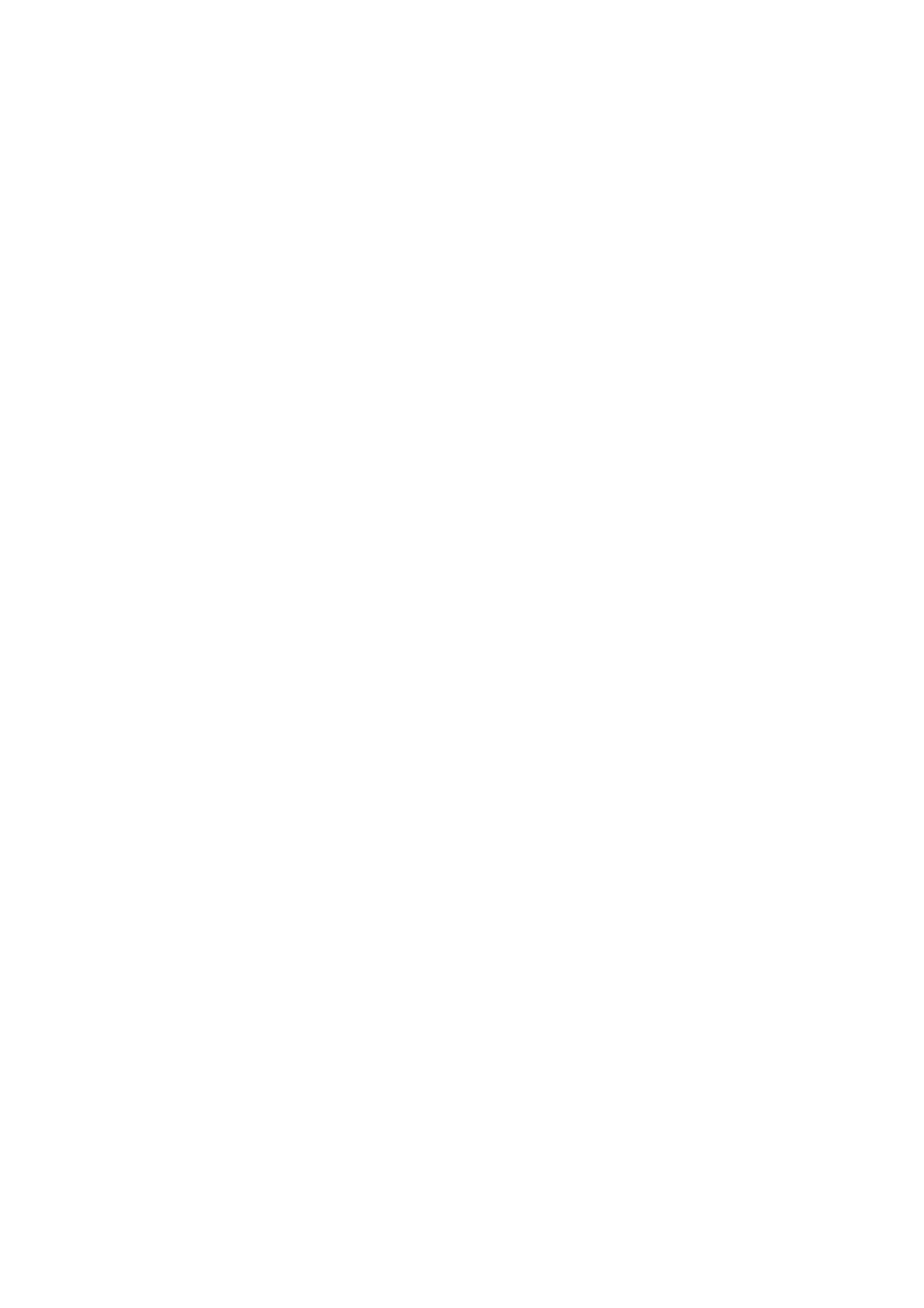

New South Wales

## **Fair Trading Amendment (Mandatory Funeral Industry Code) Bill 2008**

No , 2008

#### **A Bill for**

An Act to amend the *Fair Trading Act 1987* to provide for the establishment of a mandatory code of conduct for the funeral industry.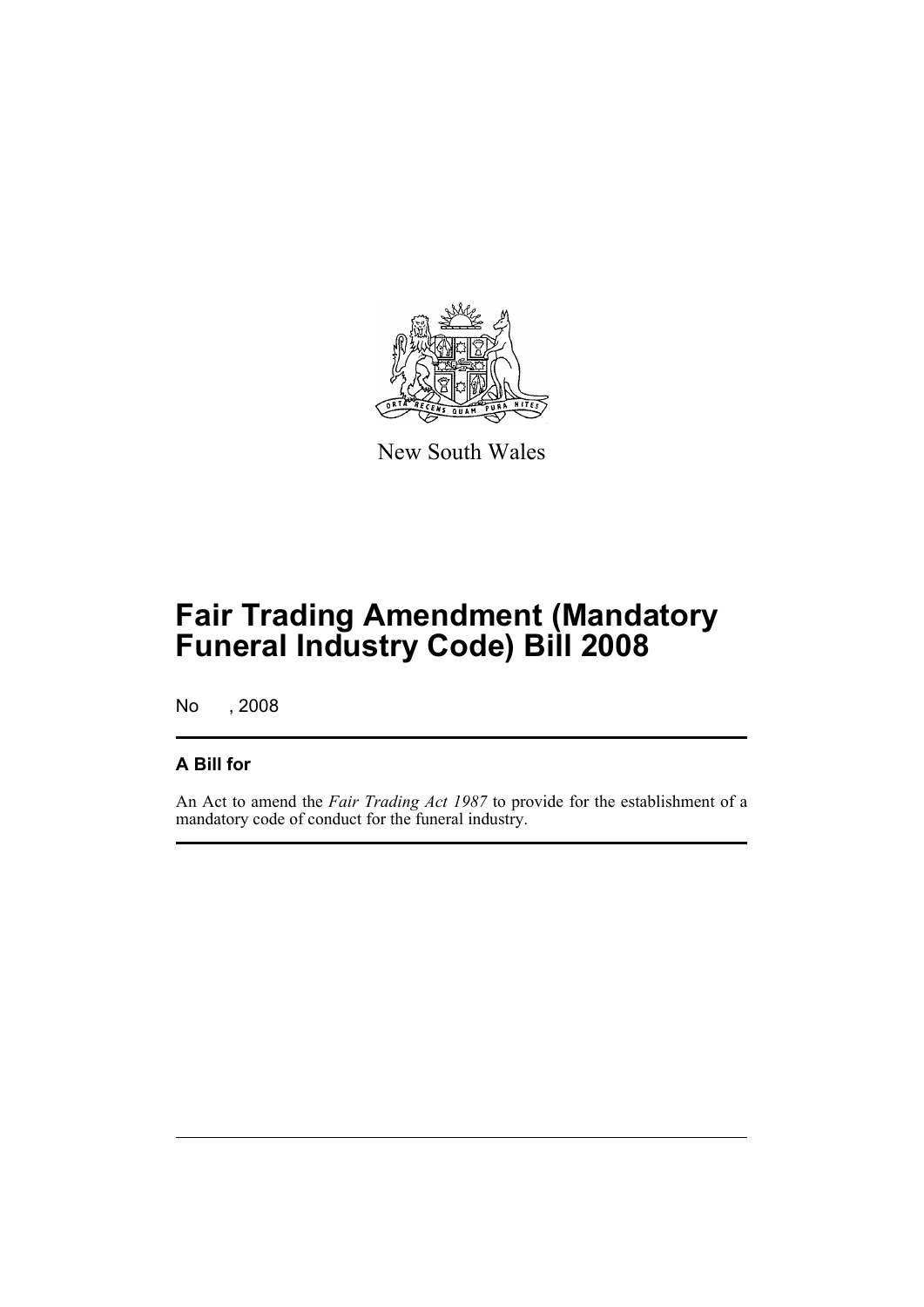<span id="page-5-3"></span><span id="page-5-2"></span><span id="page-5-1"></span><span id="page-5-0"></span>

|              |                      | The Legislature of New South Wales enacts:                                                                                                                | 1                   |
|--------------|----------------------|-----------------------------------------------------------------------------------------------------------------------------------------------------------|---------------------|
| 1            |                      | <b>Name of Act</b>                                                                                                                                        | $\overline{2}$      |
|              |                      | This Act is the Fair Trading Amendment (Mandatory Funeral Industry<br>Code) Act 2008.                                                                     | 3<br>$\overline{4}$ |
| $\mathbf{2}$ |                      | <b>Commencement</b>                                                                                                                                       | 5                   |
|              |                      | This Act commences on the date of assent to this Act.                                                                                                     | 6                   |
| 3            |                      | Amendment of Fair Trading Act 1987 No 68                                                                                                                  | $\overline{7}$      |
|              |                      | The Fair Trading Act 1987 is amended as set out in Schedule 1.                                                                                            | 8                   |
| 4            | <b>Repeal of Act</b> |                                                                                                                                                           |                     |
|              | (1)                  | This Act is repealed on the day following the day on which this Act<br>commences.                                                                         | 10<br>11            |
|              | (2)                  | The repeal of this Act does not, because of the operation of section 30<br>of the <i>Interpretation Act 1987</i> , affect any amendment made by this Act. | 12<br>13            |
|              |                      |                                                                                                                                                           |                     |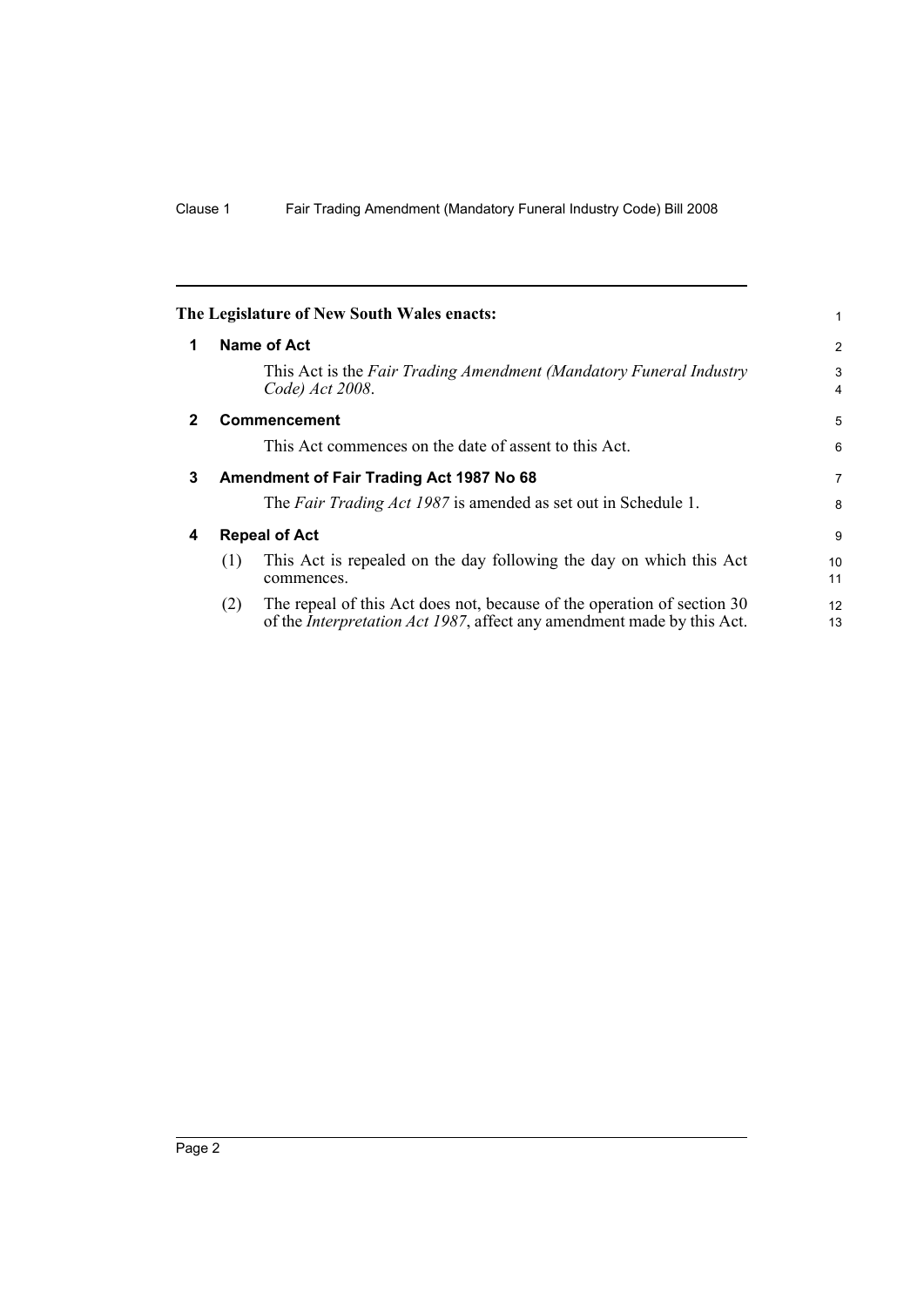Fair Trading Amendment (Mandatory Funeral Industry Code) Bill 2008

Amendments Schedule 1

1

## <span id="page-6-0"></span>**Schedule 1 Amendments**

|     |      |     | (Section 3)                                                                                                                                                                                                                                         | $\overline{2}$           |
|-----|------|-----|-----------------------------------------------------------------------------------------------------------------------------------------------------------------------------------------------------------------------------------------------------|--------------------------|
| [1] |      |     | Section 60Z Provision of information to consumers                                                                                                                                                                                                   | 3                        |
|     |      |     | Omit section 60Z (5). Insert instead:                                                                                                                                                                                                               | 4                        |
|     |      | (5) | A person must not, in trade or commerce, in connection with the<br>supply to a consumer of funeral goods or services fail to comply<br>with an information standard prescribed under this section.                                                  | 5<br>6<br>$\overline{7}$ |
|     |      | (6) | In this section, <i>supply</i> includes proposed and prospective supply<br>and offer to supply, and <i>supplier</i> has a corresponding meaning.                                                                                                    | 8<br>9                   |
| [2] |      |     | Sections 60ZA and 60ZAA                                                                                                                                                                                                                             | 10                       |
|     |      |     | Omit section 60ZA. Insert instead:                                                                                                                                                                                                                  | 11                       |
|     | 60ZA |     | Mandatory funeral industry code of conduct                                                                                                                                                                                                          | 12                       |
|     |      | (1) | In this section:                                                                                                                                                                                                                                    | 13                       |
|     |      |     | <i>funeral industry code of conduct</i> means a code of conduct<br>established under this section.                                                                                                                                                  | 14<br>15                 |
|     |      |     | supplier of funeral goods and services means a person who is in<br>the business of supplying funeral goods and services to<br>consumers.                                                                                                            | 16<br>17<br>18           |
|     |      | (2) | The regulations may establish a funeral industry code of conduct<br>that prescribes rules to be observed by suppliers of funeral goods<br>and services in the course of carrying on the business of a supplier<br>of funeral goods and services.    | 19<br>20<br>21<br>22     |
|     |      | (3) | A funeral industry code of conduct may also include provision<br>for or with respect to the registration by the Director-General of<br>suppliers of funeral goods and services, including provision for<br>or with respect to any of the following: | 23<br>24<br>25<br>26     |
|     |      |     | prohibiting a person from supplying funeral goods and<br>(a)<br>services to consumers unless registered in accordance with<br>the regulations,                                                                                                      | 27<br>28<br>29           |
|     |      |     | qualifications for registration,<br>(b)                                                                                                                                                                                                             | 30                       |
|     |      |     | the imposition of conditions on registration,<br>(c)                                                                                                                                                                                                | 31                       |
|     |      |     | (d)<br>the cancellation or suspension of registration (for example,<br>for a contravention of a provision of the funeral industry<br>code of conduct or a condition of registration),                                                               | 32<br>33<br>34           |
|     |      |     | the review by the Administrative Decisions Tribunal of<br>(e)<br>decisions made in respect of registration.                                                                                                                                         | 35<br>36                 |
|     |      |     |                                                                                                                                                                                                                                                     |                          |